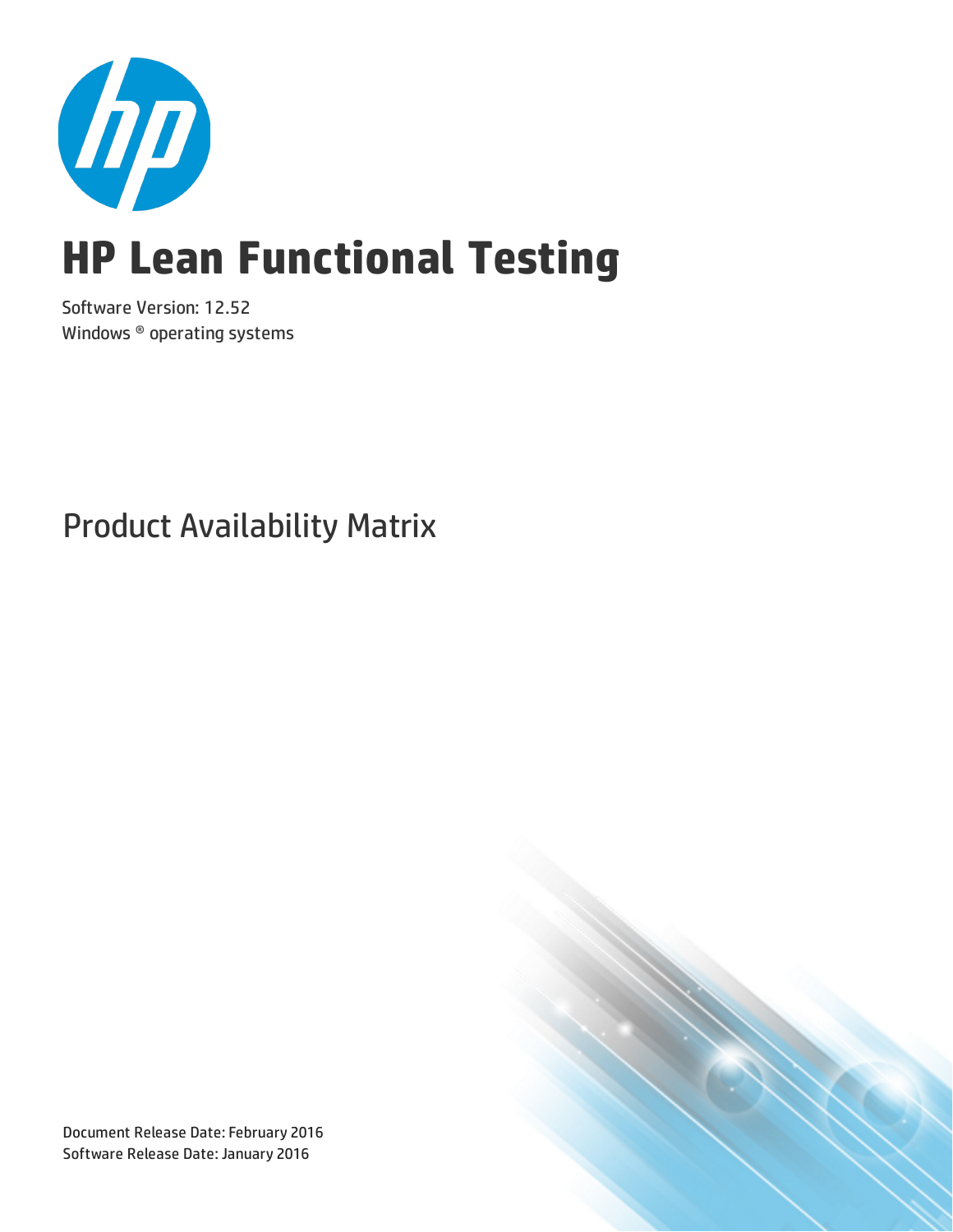#### Legal Notices

#### **Warranty**

The only warranties for HP products and services are set forth in the express warranty statements accompanying such products and services. Nothing herein should be construed as constituting an additional warranty. HP shall not be liable for technical or editorial errors or omissions contained herein.

The information contained herein is subject to change without notice.

All third party code is managed by HP Software, and is available upon request.

#### Restricted Rights Legend

Confidential computer software. Valid license from HP required for possession, use or copying. Consistent with FAR 12.211 and 12.212, Commercial Computer Software, Computer Software Documentation, and Technical Data for Commercial Items are licensed to the U.S. Government under vendor's standard commercial license.

#### Copyright Notice

© Copyright 2016 Hewlett Packard Development LP

#### Trademark Notices

Adobe® is a trademark of Adobe Systems Incorporated.

Microsoft® and Windows® are U.S. registered trademarks of Microsoft Corporation.

UNIX® is a registered trademark of The Open Group.

#### Documentation Updates

The title page of this document contains the following identifying information:

- Software Version number, which indicates the software version.
- Document Release Date, which changes each time the document is updated.
- Software Release Date, which indicates the release date of this version of the software.

To check for recent updates or to verify that you are using the most recent edition of a document, go to: [https://softwaresupport.hp.com](https://softwaresupport.hp.com/).

This site requires that you register for an HP Passport and sign in. To register for an HP Passport ID, go to [https://softwaresupport.hp.com](https://softwaresupport.hp.com/) and click **Register**.

#### **Support**

Visit the HP Software Support Online web site at: [https://softwaresupport.hp.com](https://softwaresupport.hp.com/)

This web site provides contact information and details about the products, services, and support that HP Software offers.

HP Software online support provides customer self-solve capabilities. It provides a fast and efficient way to access interactive technical support tools needed to manage your business. As a valued support customer, you can benefit by using the support web site to: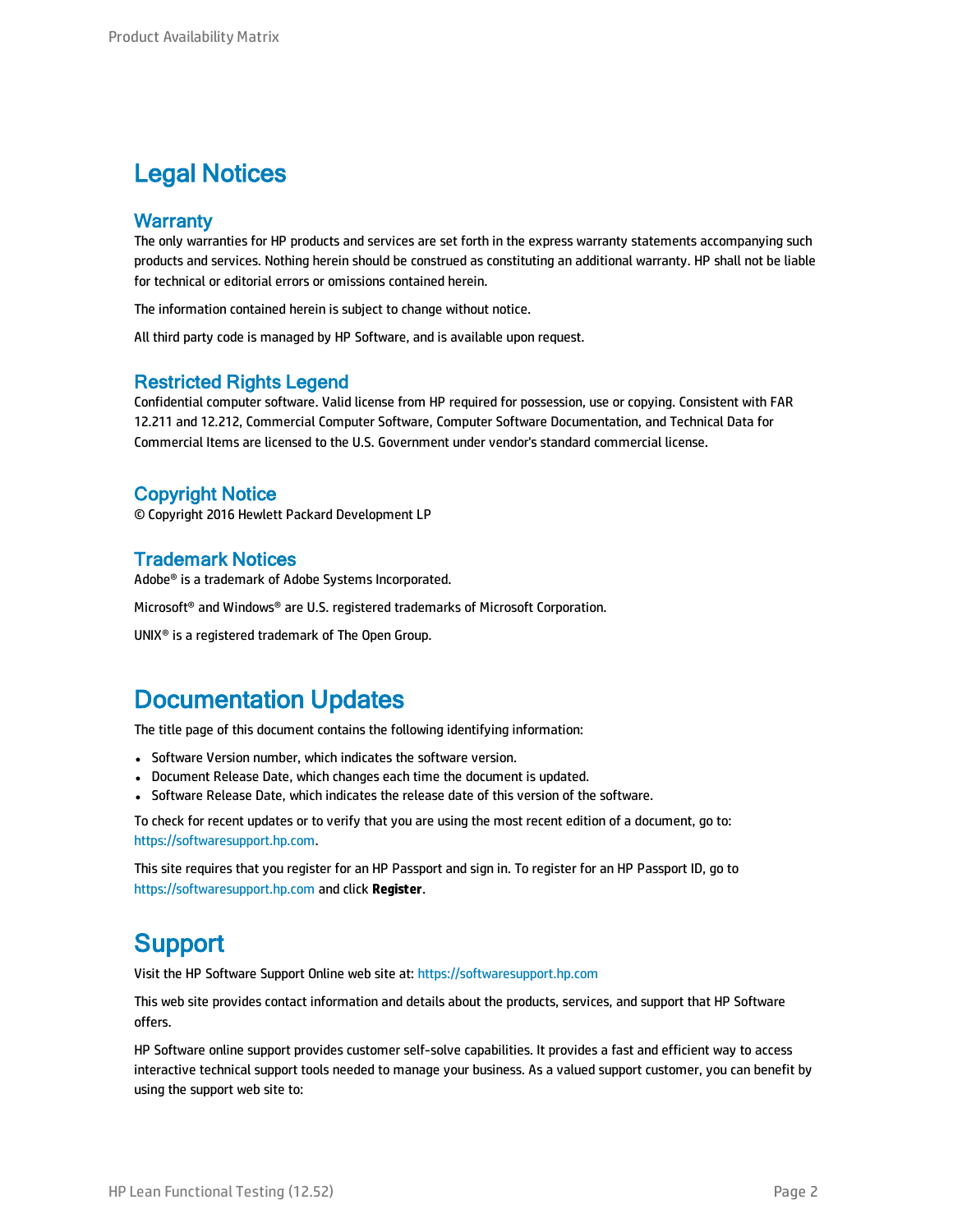- Search for knowledge documents of interest
- Submit and track support cases and enhancement requests
- Download software patches
- Manage support contracts
- Look up HP support contacts
- Review information about available services
- Enter into discussions with other software customers
- Research and register for software training

Most of the support areas require that you register as an HP Passport user and sign in. Many also require a support contract. To register for an HP Passport ID, go to: [https://softwaresupport.hp.com](https://softwaresupport.hp.com/) and click **Register**.

To find more information about access levels, go to: [https://softwaresupport.hp.com/web/softwaresupport/access](https://softwaresupport.hp.com/web/softwaresupport/access-levels)[levels](https://softwaresupport.hp.com/web/softwaresupport/access-levels).

#### HP Software Solutions & Integrations and Best Practices

Visit **HP Software Solutions Now** at [https://softwaresupport.hp.com/group/softwaresupport/search-result/-](https://softwaresupport.hp.com/group/softwaresupport/search-result/-/facetsearch/document/KM01702710) [/facetsearch/document/KM01702710](https://softwaresupport.hp.com/group/softwaresupport/search-result/-/facetsearch/document/KM01702710) to explore how the products in the HP Software catalog work together, exchange information, and solve business needs.

Visit the **Cross Portfolio Best Practices Library** at <https://hpln.hp.com/group/best-practices-hpsw> to access a wide variety of best practice documents and materials.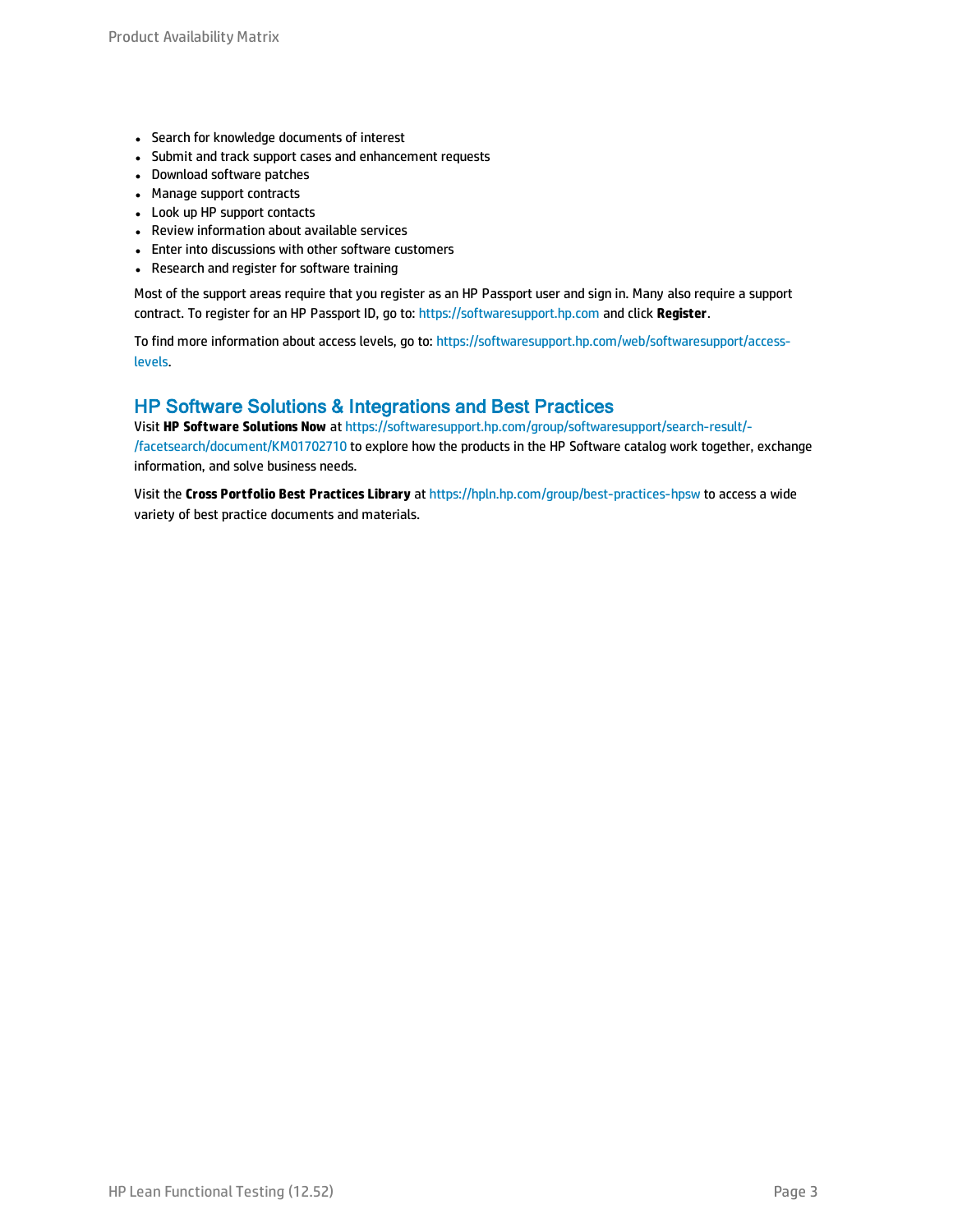## **Contents**

| SAP Technology Support (and according control of the control of the state of the state of the state of the state of the state of the state of the state of the state of the state of the state of the state of the state of th |  |
|--------------------------------------------------------------------------------------------------------------------------------------------------------------------------------------------------------------------------------|--|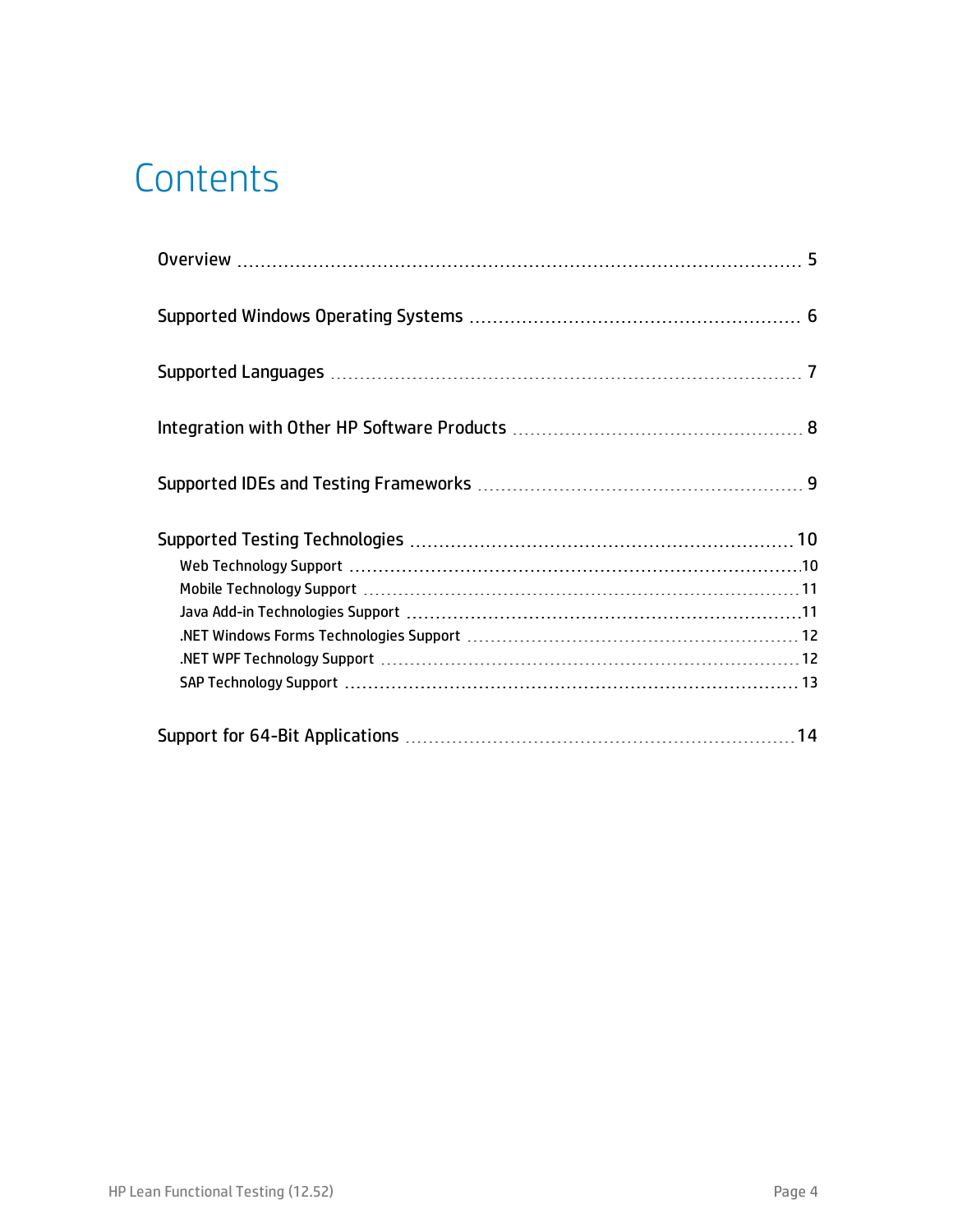### <span id="page-4-0"></span>**Overview**

The Lean Functional Testing Product Availability Matrix provides information on supported operating systems, languages, and technologies.

You can download the latest version of this [document](https://softwaresupport.hp.com/group/softwaresupport/search-result/-/facetsearch/document/KM02046132) from the HP Software Support site (Passport required).

The LeanFT Product Availability Matrix includes the following sections:

- <sup>l</sup> ["Supported](#page-5-0) Windows Operating Systems" on the next page
- **.** "Supported [Languages"](#page-6-0) on page 7
- ["Integration](#page-7-0) with Other HP Software Products" on page 8
- **.** "Supported IDEs and Testing [Frameworks"](#page-8-0) on page 9
- **.** "Supported Testing [Technologies"](#page-9-0) on page 10
- <sup>l</sup> "Support for 64-Bit [Applications"](#page-13-0) on page 14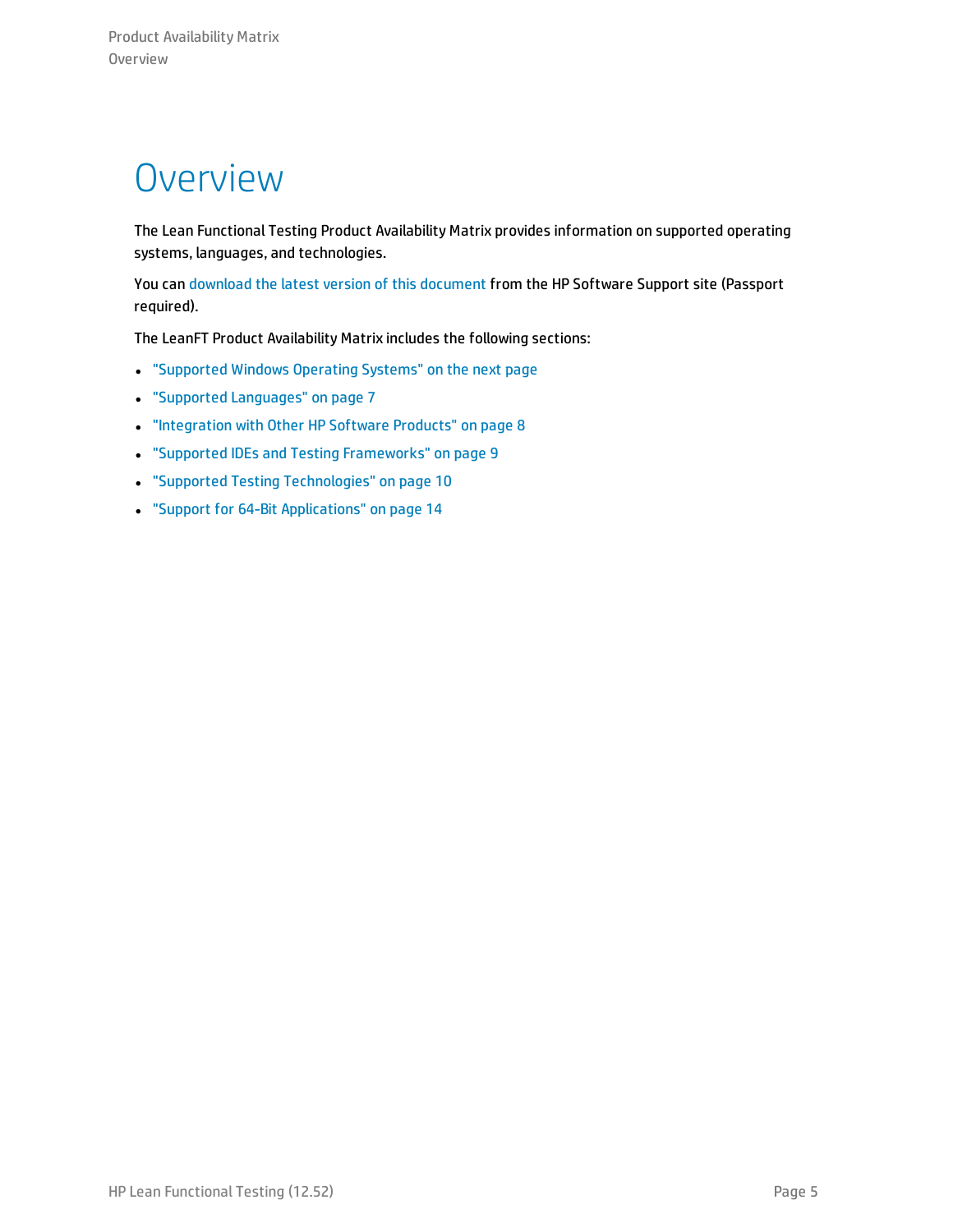# <span id="page-5-0"></span>Supported Windows Operating Systems

| <b>Operating System</b>       | <b>Supported?</b> |
|-------------------------------|-------------------|
| Windows 7 SP1(32-bit)         | Yes               |
| Windows 7 SP1 (64-bit)        | Yes               |
| Windows 8                     | Yes               |
| Windows 8.1                   | Yes               |
| Windows 10                    | Yes               |
| Server 2008 R2 SP1 (64-bit) * | Yes               |
| Server 2012 *                 | Yes               |
| <b>Server 2012 R2</b>         | Yes               |

<span id="page-5-1"></span>\* Seat licenses are not available for operating systems with session capabilities, such as Windows servers or Citrix.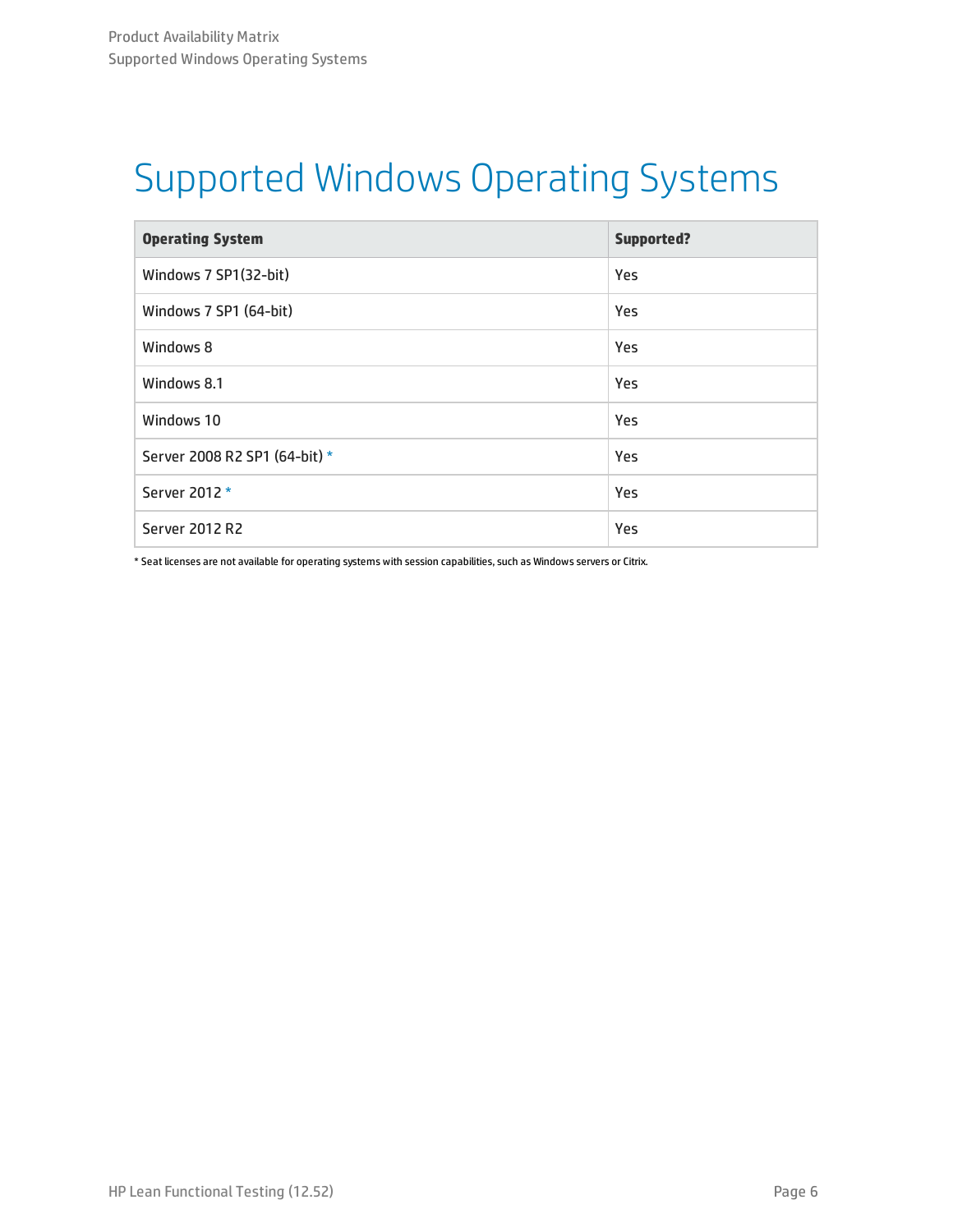# <span id="page-6-0"></span>Supported Languages

LeanFT runs on operating systems in the following languages:

- Chinese
- English
- French
- German
- Japanese
- Korean
- Russian
- Spanish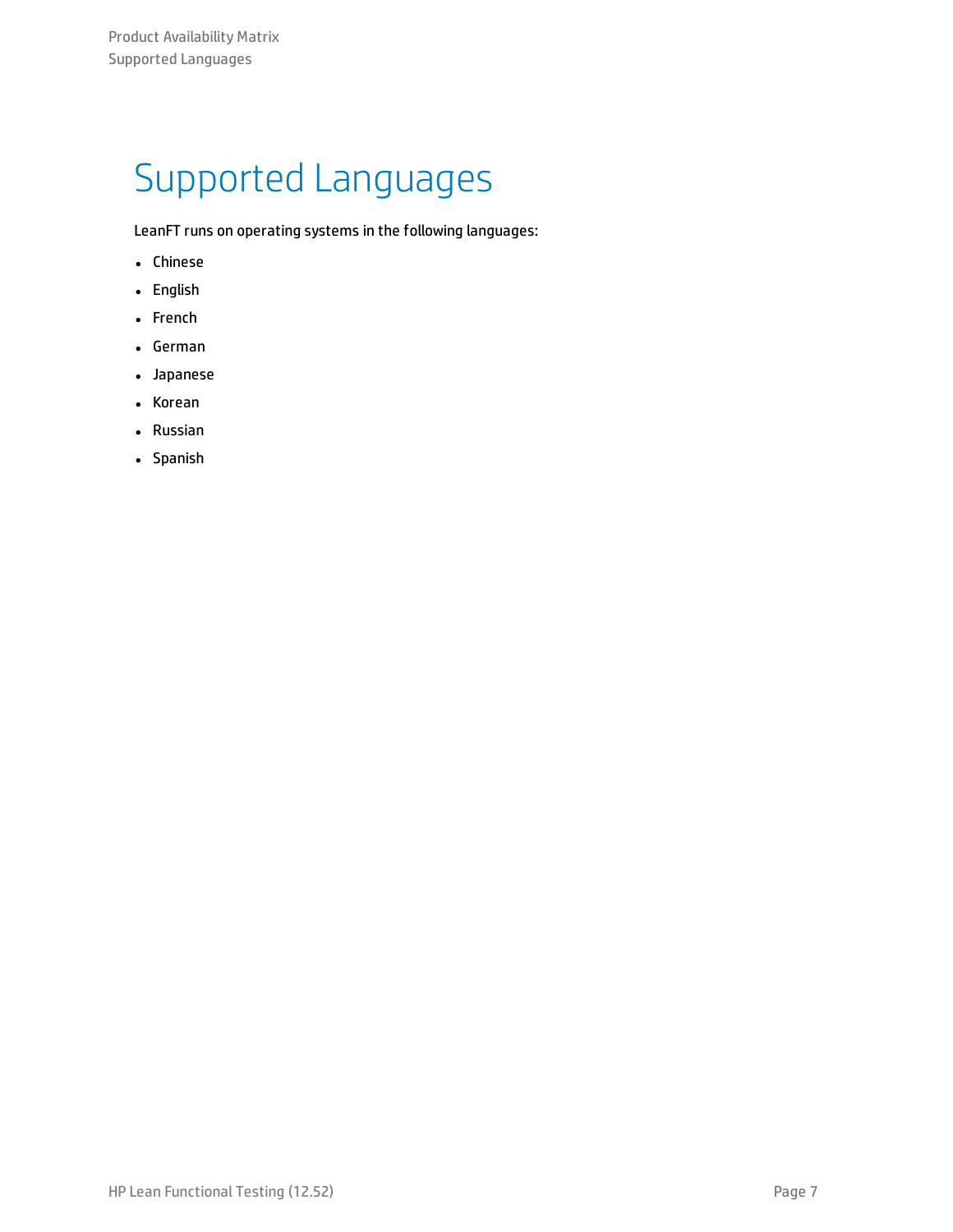# <span id="page-7-0"></span>Integration with Other HP Software Products

| <b>Product/Standard</b>                             | <b>Version</b> | <b>Supported?</b>          |
|-----------------------------------------------------|----------------|----------------------------|
| <b>Functional Testing Concurrent License Server</b> | Autopass 8.3   | Yes                        |
|                                                     | Autopass 9.x   | Yes                        |
| UFT <sup>*</sup>                                    | 12.52          | <b>Yes</b>                 |
| <b>Mobile Center</b>                                | 1.50           | No                         |
|                                                     | 1.51           | No                         |
|                                                     | 1.52           | Yes                        |
| Sprinter **                                         | 12.50          | Yes                        |
| <b>Application Lifecycle Management</b>             | 11.52          | Yes, starting from patch 7 |
|                                                     | 12.01          | No                         |
|                                                     | 12.21          | Yes, starting from patch 1 |
|                                                     | 12.50          | Yes, starting from patch 1 |

<span id="page-7-1"></span>\* You can install LeanFT on a UFT computer by selecting LeanFT as a feature in the UFT installation. LeanFT standalone cannot coexist on a computer with UFT.

<span id="page-7-2"></span>\*\* LeanFT and Sprinter can coexist on the same machine.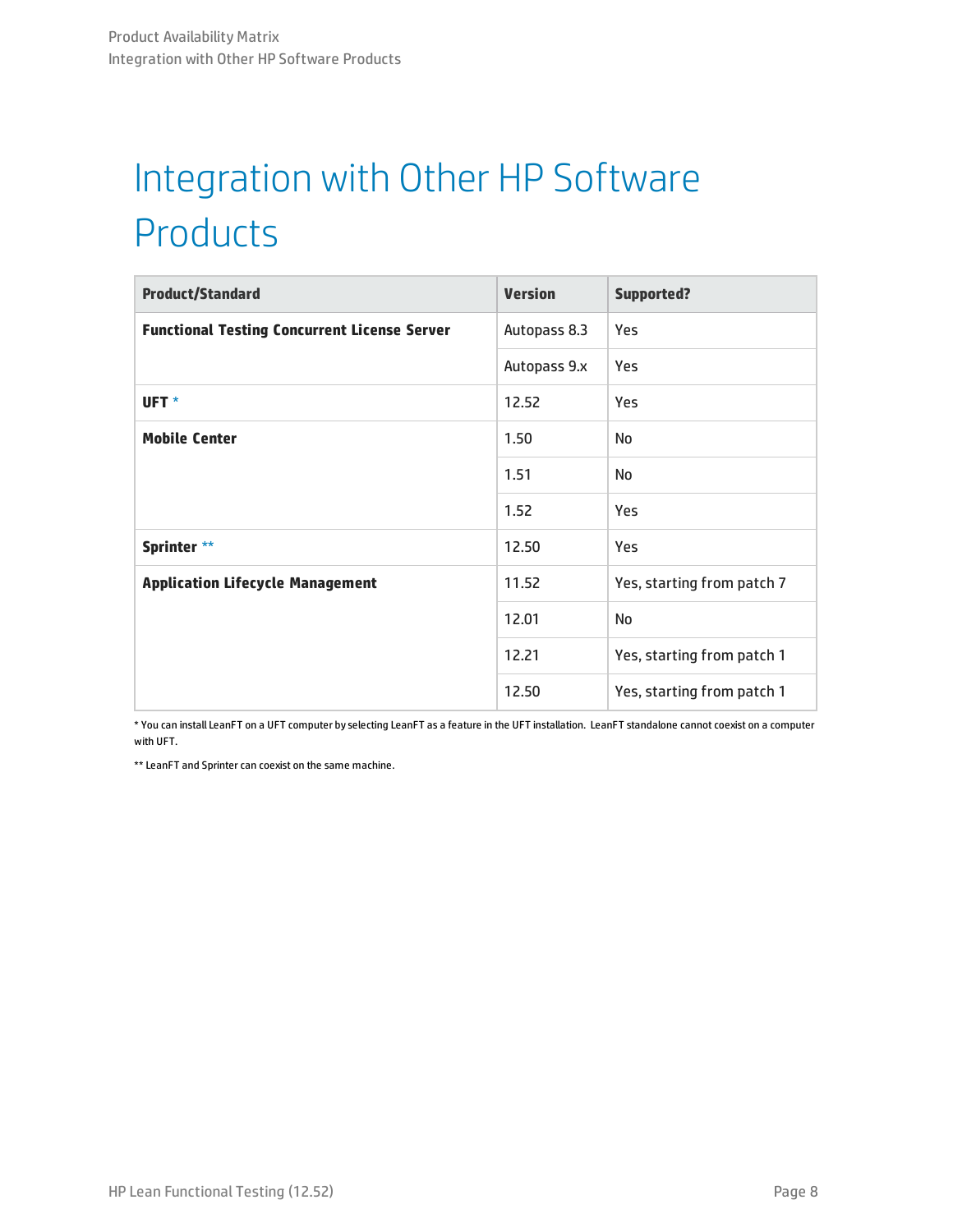# <span id="page-8-0"></span>Supported IDEs and Testing Frameworks

This section provides details about the IDEs and Testing Frameworks supported by the LeanFT IDE Plugins.

| <b>Layer</b>      | <b>Product</b>   | <b>Version</b>     | <b>Supported?</b>                                                          |
|-------------------|------------------|--------------------|----------------------------------------------------------------------------|
| <b>IDE</b>        | Visual<br>Studio | 2012               | Yes;<br>(Community, Professional and Enterprise editions)                  |
|                   |                  | 2013               | Yes;<br>(Community, Professional and Enterprise editions)                  |
|                   |                  |                    | Yes;<br>(Community, Professional and Enterprise editions)                  |
| Eclipse           |                  | Kepler<br>(4.3)    | Yes *<br>(Eclipse IDE for Java Developers, EE Developers, and<br>Standard) |
|                   |                  | Luna $(4.4)$       | Yes *<br>(Eclipse IDE for Java Developers, EE Developers)                  |
|                   |                  | Mars (4.5)         | Yes *<br>(Eclipse IDE for Java Developers, EE Developers)                  |
| <b>Testing</b>    | <b>NUnit</b>     | $2.6.0 - 2.6.4$    | Yes                                                                        |
| <b>Frameworks</b> | <b>MSTest</b>    |                    | Yes                                                                        |
|                   | <b>JUnit</b>     | 4.x                | Yes                                                                        |
| Java              | JRE version      | $1.7$ and<br>later | Yes                                                                        |

<span id="page-8-1"></span>\* To use the Eclipse IDE forJava EE Developers or Eclipse Standard editions with the plugin, you must deploy the Google Gson plugin to your Eclipse folder. For details, see the LeanFT Readme.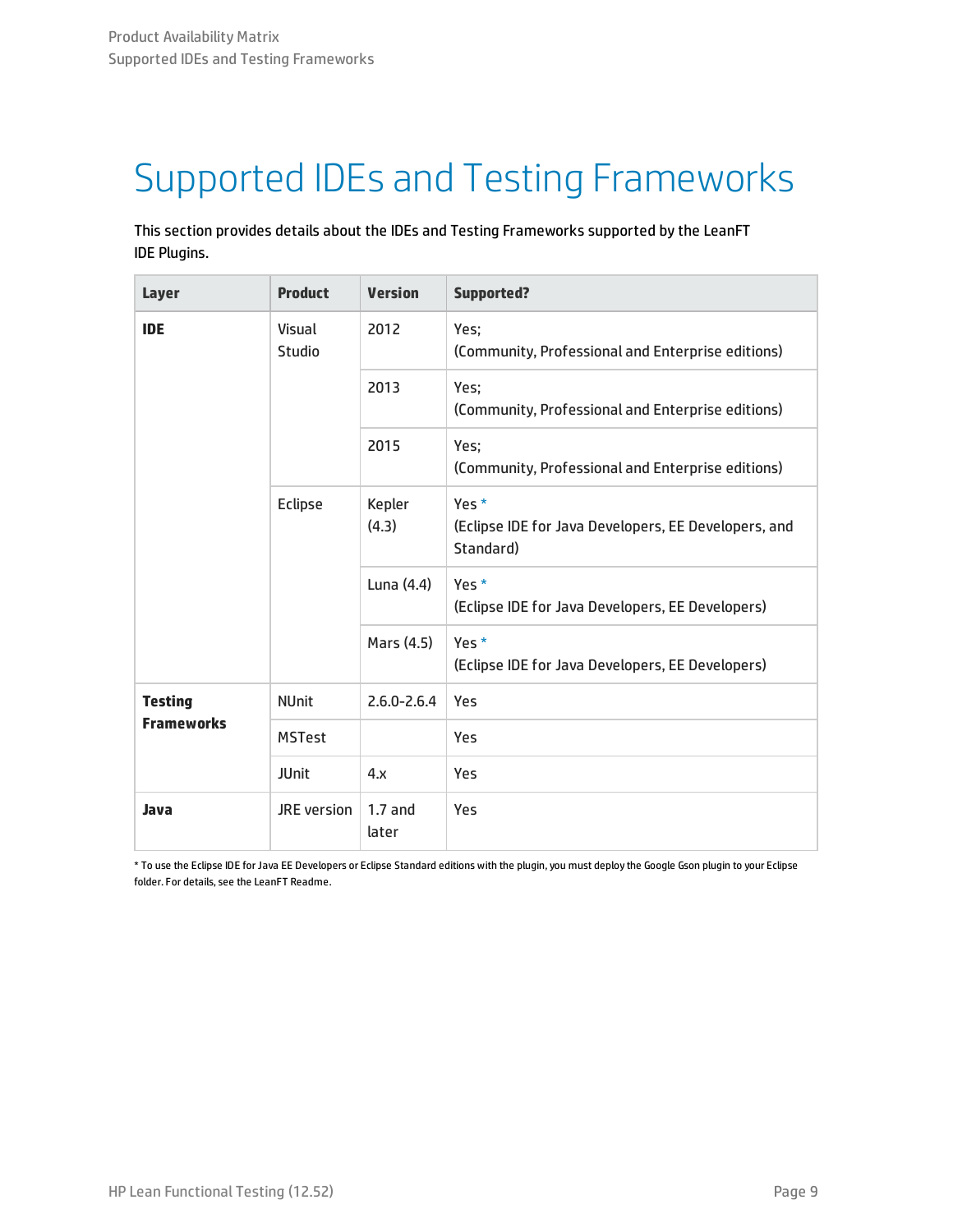# <span id="page-9-0"></span>Supported Testing Technologies

The following sections provide support information for LeanFT testing technologies.

### <span id="page-9-1"></span>Web Technology Support

| <b>Layer</b>        | Product /<br><b>Standard</b> | <b>Version</b>           | <b>Supported?</b>                                  |
|---------------------|------------------------------|--------------------------|----------------------------------------------------|
| <b>Browsers</b>     | Internet Explorer            | $8.00 - 11.00$           | Yes                                                |
|                     | Edge                         |                          | Yes                                                |
|                     | Firefox                      | 10, 17, 24<br><b>ESR</b> | Yes                                                |
|                     |                              | $25.0 - 43.0$            | Yes                                                |
|                     | Chrome                       | $31.0 - 48.0$            | Yes                                                |
| <b>Browser</b>      | <b>HTML</b>                  | 2.00                     | Yes                                                |
| <b>Technologies</b> |                              |                          | Yes                                                |
|                     |                              | 4.00                     | Yes                                                |
|                     |                              | 5.00                     | Yes:<br>WebRange, WebNumber, WebVideo,<br>WebAudio |
|                     | XML                          | 1.00                     | Yes                                                |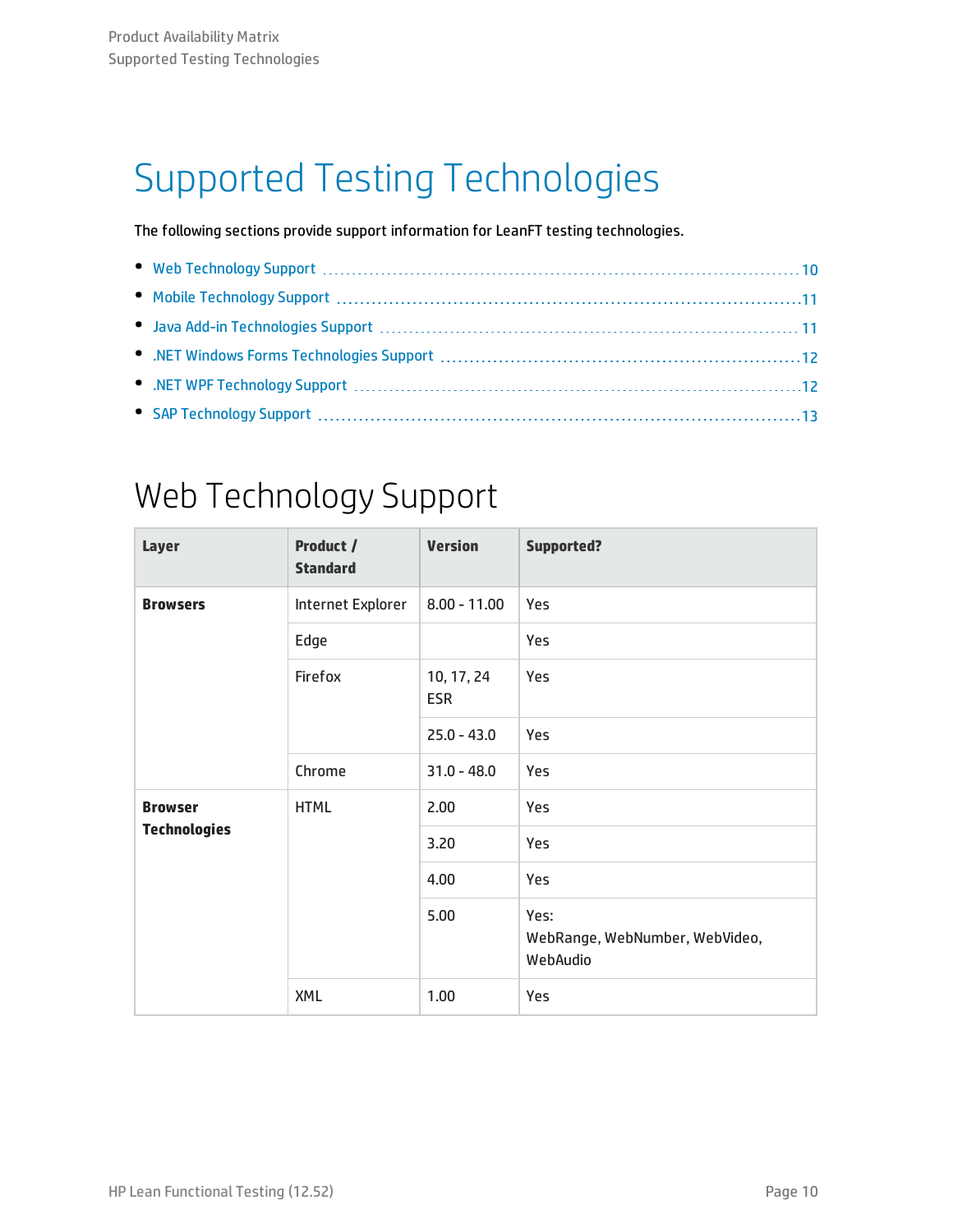### <span id="page-10-0"></span>Mobile Technology Support

| Layer                              | Product /<br><b>Standard</b> | <b>Version</b>     | <b>Supported?</b>                                                                            |
|------------------------------------|------------------------------|--------------------|----------------------------------------------------------------------------------------------|
| <b>Applications</b>                | <b>Native</b>                |                    | Yes                                                                                          |
|                                    | Hybrid                       |                    | <b>Yes</b>                                                                                   |
|                                    | Web                          |                    | Yes:<br>• Mobile Web Browser embedded in Mobile<br>Center<br>• Native browsers not supported |
| <b>Operation</b><br><b>Systems</b> | Android                      | $4.1$ and<br>later | Yes                                                                                          |
|                                    | i0S                          | 6 and later        | Yes                                                                                          |
|                                    | <b>Windows Phone</b>         |                    | No                                                                                           |

#### <span id="page-10-1"></span>Java Add-in Technologies Support

| <b>Product / Standard</b>           | <b>Version</b>            | <b>Supported?</b> |
|-------------------------------------|---------------------------|-------------------|
| Oracle SDK                          | 1.7                       | Yes               |
|                                     | 1.8                       | Yes               |
| Oracle AWT(Abstract Window Toolkit) | 1.5                       | Yes               |
|                                     | 1.6                       | Yes               |
|                                     | 1.7                       | Yes               |
| JFC (Swing)                         | 1.1 (Swing from JDK >1.2) | Yes               |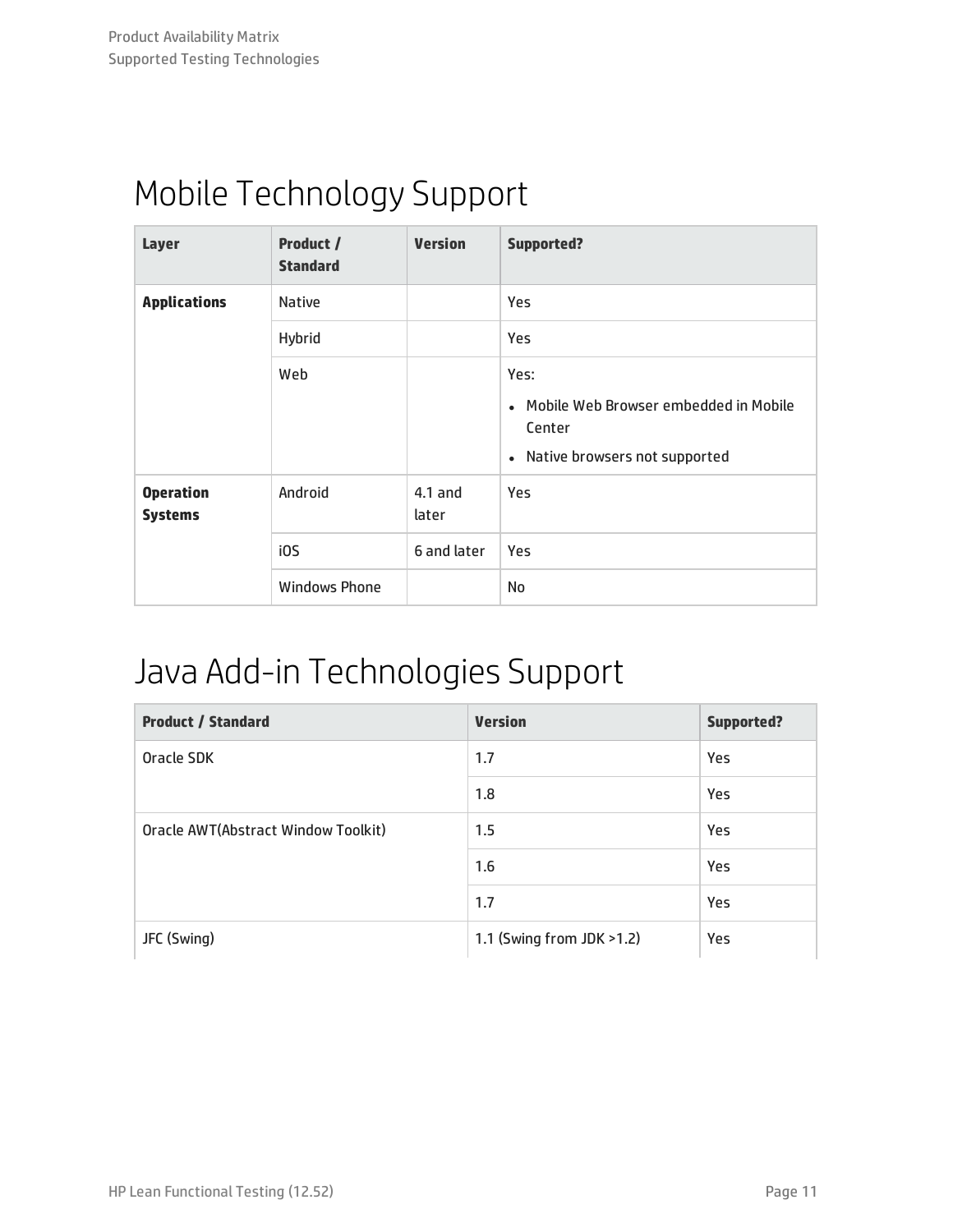| <b>Product / Standard</b>          | <b>Version</b> | <b>Supported?</b> |
|------------------------------------|----------------|-------------------|
| <b>SWT Standard Widget Toolkit</b> | 3.5            | Yes               |
|                                    | 3.6            | Yes               |
|                                    | 3.7            | Yes               |
|                                    | 3.8            | Yes               |
|                                    | 4.2            | Yes               |

### <span id="page-11-0"></span>.NET Windows Forms Technologies Support

| <b>Layer</b>                    | <b>Product / Standard</b> | <b>Version</b> | <b>Supported?</b> |
|---------------------------------|---------------------------|----------------|-------------------|
| <b>Microsoft .NET Framework</b> | Microsoft .NET Framework  | 2.00           | Yes               |
|                                 |                           | 3.00           | Yes               |
|                                 |                           | 3.5 SP1        | <b>Yes</b>        |
|                                 |                           | 4.0            | Yes               |
|                                 |                           | 4.5            | Yes               |
|                                 |                           | 4.5.1          | Yes               |
|                                 |                           | 4.52           | Yes               |
| <b>Microsoft .NET Controls</b>  | <b>Windows Forms</b>      | All            | Yes               |
|                                 | Web Forms                 | All            | No                |

### <span id="page-11-1"></span>.NET WPF Technology Support

| Layer                                                        | <b>Product / Standard</b>       | <b>Version</b> | Supported? |
|--------------------------------------------------------------|---------------------------------|----------------|------------|
| <b>Windows Presentation</b><br><b>Foundation</b><br>controls | Windows Presentation Foundation | 3.0            | Yes        |
|                                                              |                                 | 3.5            | Yes        |
|                                                              | Windows Presentation Foundation | 4.0            | Yes        |
|                                                              |                                 | 4.5            | Yes        |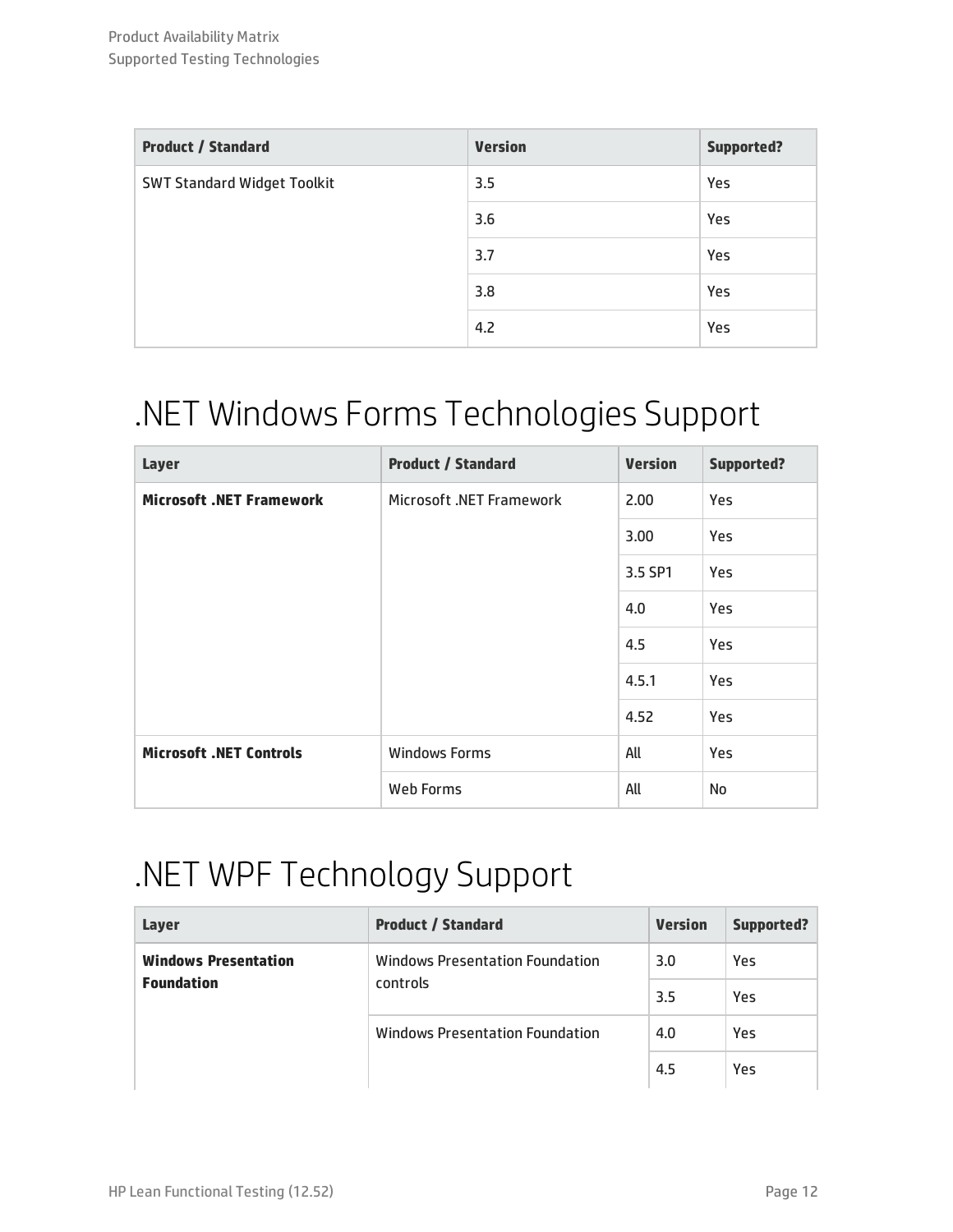| Laver       | <b>Product / Standard</b> | <b>Version</b>   | Supported? |
|-------------|---------------------------|------------------|------------|
| Silverlight | Silverlight               | $2.00 -$<br>5.xx | No         |

# <span id="page-12-0"></span>SAP Technology Support

| <b>Product / Standard</b>       | <b>Version</b>             | Supported? |
|---------------------------------|----------------------------|------------|
| <b>SAPUI5 (including Fiori)</b> | <b>SAPUIS applications</b> | Yes        |
| <b>SAPGUI</b>                   | 7.40                       | Yes        |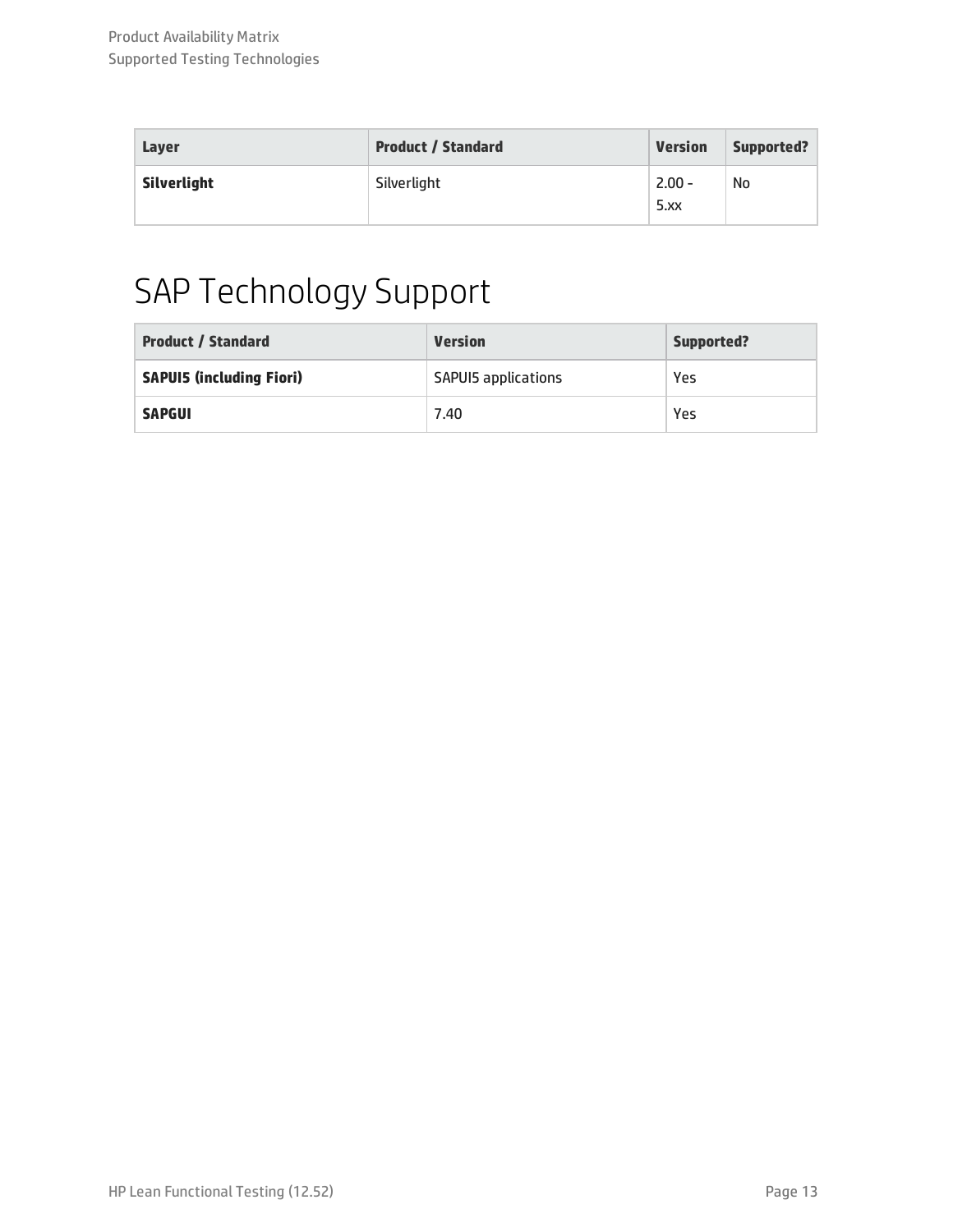# <span id="page-13-0"></span>Support for 64-Bit Applications

| <b>Layer</b>            | <b>Product / Standard</b> | <b>Supported?</b> |
|-------------------------|---------------------------|-------------------|
| <b>Operating System</b> | <b>Windows 2008 R2</b>    | Yes               |
|                         | Windows 7 64-bit          | Yes               |
|                         | Windows 8.1 64-bit        | Yes               |
|                         | Windows 2012 Server       | Yes               |
| <b>AUT Technologies</b> | <b>WPF</b>                | Yes               |
|                         | <b>WPF Extensibility</b>  | No                |
|                         | .NET                      | <b>Yes</b>        |
|                         | .NET Extensibility        | <b>No</b>         |
|                         | <b>Standard Windows</b>   | Yes               |
|                         | Internet Explorer 64-bit; | <b>Yes</b>        |
|                         | Versions 8.00 - 11.00     |                   |